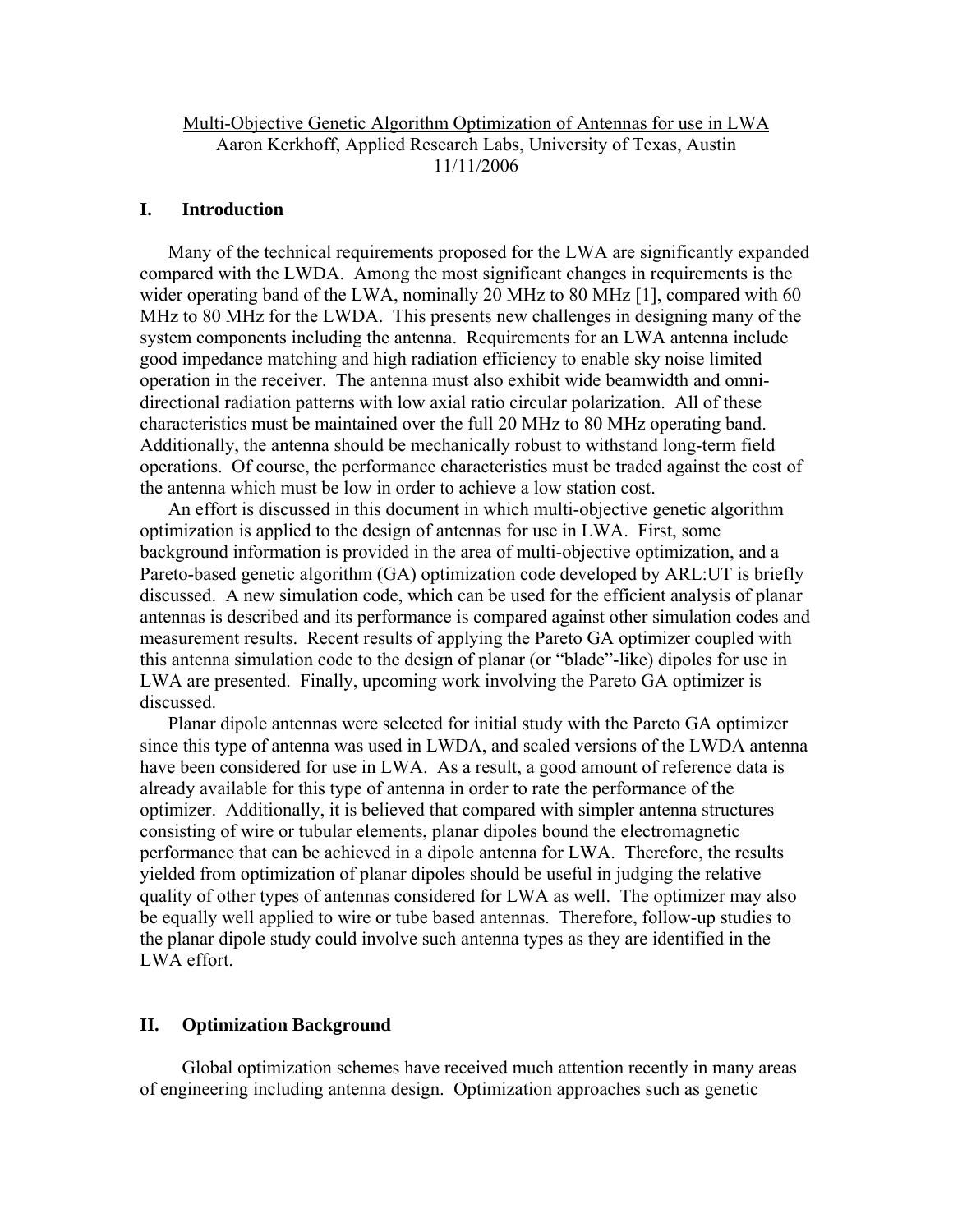algorithms, simulated annealing, and particle swarm are capable of efficiently searching a design space to find a global optimum as compared with traditional, gradient based optimizers, which generally find local optima. Furthermore, these optimization schemes are robust to problems involving multiple objectives and many design parameters. These characteristics make the use of a global optimization approach attractive for the LWA antenna design problem which is fraught with numerous potential performance and cost trade-offs.

Our previous work in this area mostly involves applying traditional genetic algorithm (GA) optimizers to the design of planar monopole antennas. In [2], GA was used to study the trade-off that can be achieved between bandwidth and size with planar monopoles by varying the shape of radiating element. In this study, the impedance matching over a specified operating band was optimized for varying element size constraints. In [3], GA was used to improve the performance of a planar monopole for use with ultra-wideband communications having a narrow frequency notch in the operating band to mitigate interference with other in-band radio systems. Both impedance matching and radiation patterns were optimized over the wide operating band and the narrow notch band using a weighted (scalar) cost function approach.

While traditional GA optimizers can be used for multi-objective design problems, the need to select the proper weighting between different objectives in order to achieve the desired results is often problematic. Since the population of a traditional GA will converge towards a single optimal design, it is necessary to re-run the GA multiple times using different weightings in order to explore the available trade-offs between different objectives. A more efficient approach is to use a Pareto-based multi-objective GA [4] (here called the Pareto GA.) In contrast to a traditional GA, a Pareto GA spreads its population over the objective space in order to simultaneously explore different performance trade-offs. Through iteration of the optimizer, the population converges toward a Pareto front, which describes a near-optimal trade-off between different objectives over a wide range of objective values. This essentially provides a design curve by which one can select the desired trade-off.

We have developed a Pareto Multi-Objective GA optimization code specifically tailored for antenna design. At the heart of the code is a typical GA optimizer which can use various forms of selection, cross-over, and mutation to evolve the design population. A non-dominance ranking scheme has been added to the GA to enable Pareto multiobjective optimization. A sharing scheme is also used to maintain diversity over the Pareto front. Any number of design parameters can be included, which are generally encoded as binary strings for use in the GA; constraints can be placed on each parameter individually. Any number of objectives can be co-optimized. A cluster of six computers is used to parallelize antenna simulations. Simulations can be performed using NEC or the MOM code described in the next section.

### **III. Antenna Simulation Approach**

Full-wave simulation is used to estimate the performance of different antenna designs within the GA optimizer. For antennas consisting of metal wires or tubing, a wire code such as NEC provides good accuracy and fast run-time. For antennas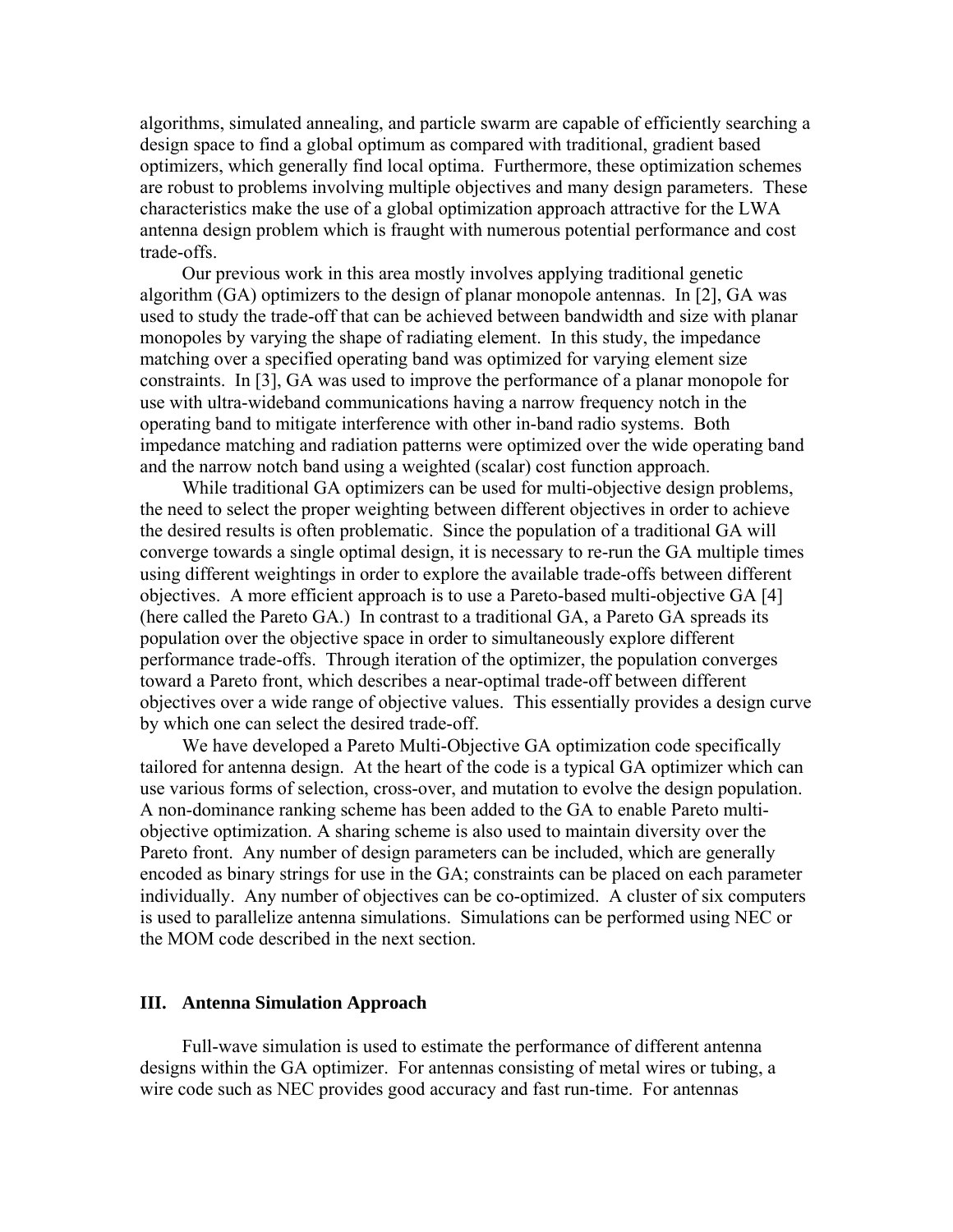consisting of planar elements such as the blade antenna, it has been found that NEC provides reasonable accuracy if a relatively dense grid of wires is used to model the element. However, with such a modeling approach, one must generally make a trade-off between accuracy (particularly at higher frequencies) and run-time. In an optimization scheme such as GA where thousands of executions of the simulation code are necessary to achieve a solution, fast run-time is required. Wire-grid models also lack flexibility in that small physical features (relative to the size of the antenna) cannot be modeled.

An alternate Method of Moments (MOM) simulation code has been developed at the University of Texas, Austin for use in analyzing planar antennas. This code (here termed the "patch" code), which uses triangular facets to discretize a planar surface, is based upon the MOM formulation described in [5]. As shown in [5], the basis functions used require relatively few unknowns to accurately model the current distribution on a planar surface. Capabilities have been added to this code in order to analyze antennas including different feed excitation models, different ground models (PEC and lossy), radiation pattern calculation, and current visualization. An example meshing for the "large blade" antenna that would be used with this code is shown in Figure 1.



Fig. 1. A meshing of the large blade dipole for use with the patch code.

The simulated input impedance of the large blade antenna generated by this code is compared to simulation results from NEC and CST Microwave in Figure 2; the CST results were provided by N. Paravastu of NRL. Only the radiating elements, and not any mounting structure, are modeled in these simulations. In all simulations, an "average" ground with  $\varepsilon_r = 13$ , and  $\sigma = 0.005$  is assumed. A measurement of the impedance of a large blade over a gravel ground provided by H. Schmitt of NRL is also included in the figure for comparison. All four results agree well all lower frequencies (40 MHz and below) and higher frequencies (80 MHz and up), but there are some discrepancies at intermediate frequencies, about the full-wave resonance of the antenna. The patch code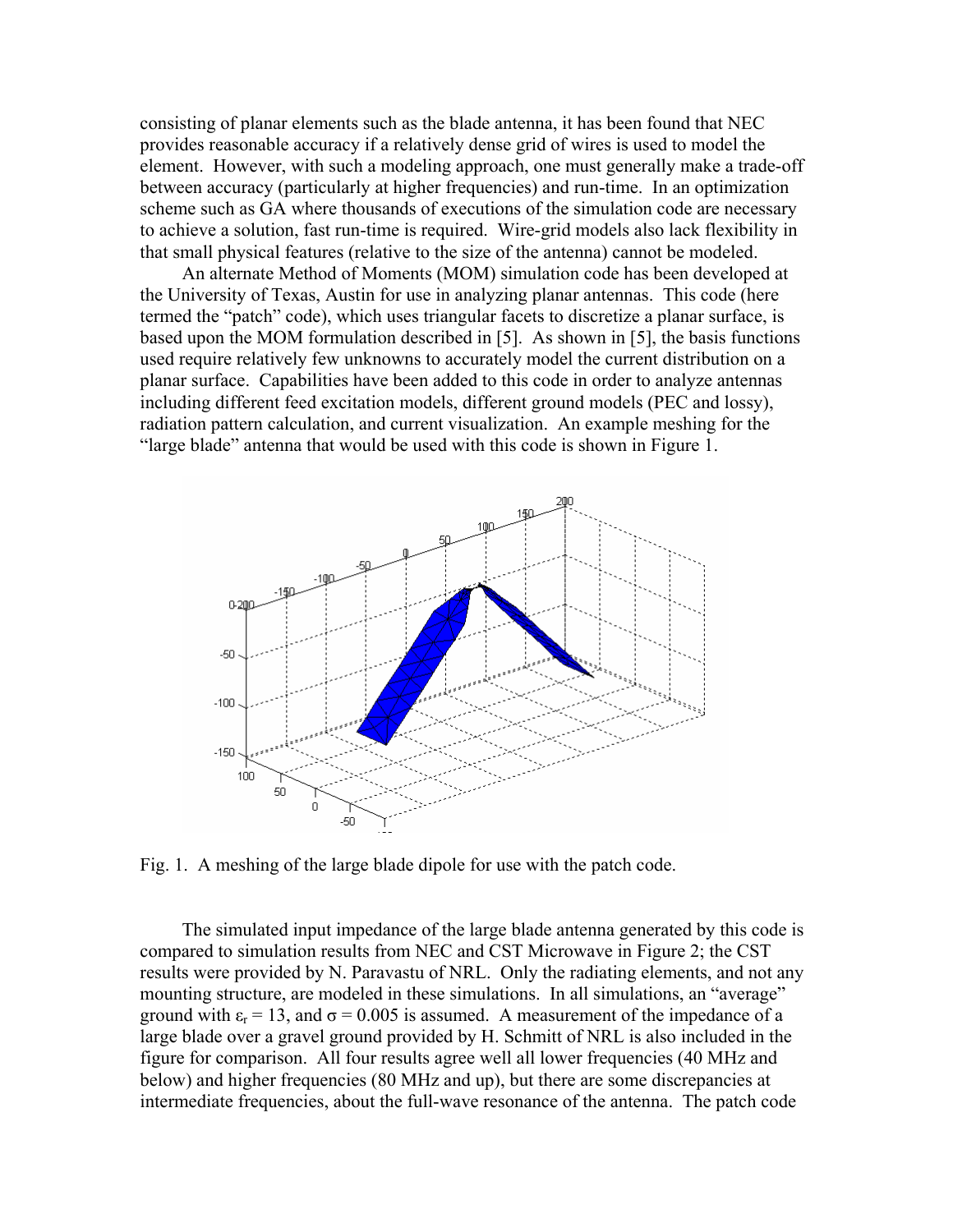and CST results agree nearly perfectly across the entire frequency range except for some small ripples in the CST result. The peak impedance given by NEC is lower in amplitude and shifted down in frequency compared with the patch code and CST. Some error should be expected in the NEC simulation since a wire mesh can only roughly approximate a planar surface. The peak impedance from measurement happens to agree better with NEC, though it is shifted up in frequency compared with all of the simulation results. It is unclear what the cause of this discrepancy between CST / patch code results and measurement. Perhaps the permittivity and/or conductivity of the surface over which measurements were made are lower than the average ground assumed in simulation; this would have the effect of lowering the peak impedance. At the very least, the patch code appears to provide a reasonable approximation of the impedance of planar dipole antennas.



Fig. 2. Comparison of input impedance results for the large blade dipole from NEC, patch code, and CST simulations assuming an average lossy ground, and measurement over a gravel ground.

The simulated radiation patterns of the large blade dipole at 80 MHz generated by the patch code and NEC are compared in Figure 3. Overall, the agreement between the results is good, though some discrepancy is noted in the gain at lower elevation angles. This is likely due to the shift in frequency response between the two simulation results, which is evident in Figure 2. This frequency shift will modify the current distribution, which will in turn modify the radiation patterns.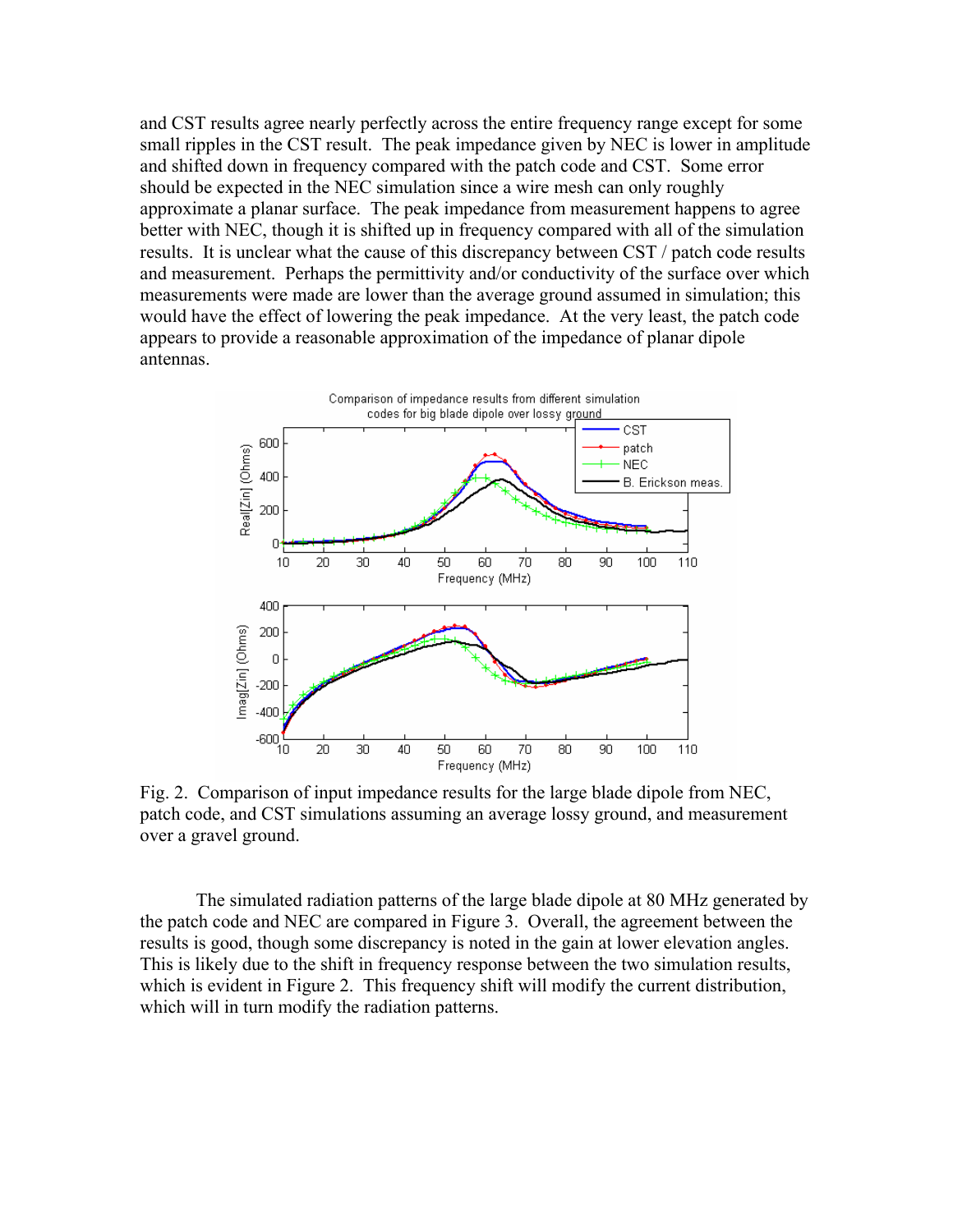

Fig. 3. Comparison of large blade dipole radiation patterns at 80 MHz generated by NEC and the patch code. (top) E-plane, (bottom) H-plane.

#### **IV. Recent Results of Pareto GA Optimization of LWA Antennas**

 Work is underway to apply the Pareto GA optimizer described above to the problem of antenna design for the LWA. Antenna performance is optimized in terms of both sky noise performance and radiation pattern quality. Due to the nature of the Galactic Background spectra, very high effective antenna temperatures can be achieved at lower frequencies, while the antenna temperature at higher frequencies is limited by the rapidly declining background temperature. Therefore, it is desired to minimize losses at higher frequencies in order to maximize antenna temperature. One thought is that by compromising the antenna performance somewhat at lower frequencies, performance can be improved at higher frequencies. One way this could be achieved is to constrain the antenna temperature spectra to a profile  $T_g$  where at lower frequencies, a constant level, say 10 dB above system noise is maintained, but at higher frequencies the sky noise profile is closely followed; this is shown in Figure 4. The objective function used for sky noise performance in the GA is given by

$$
F_1 = \sqrt{\frac{\sum_{v=1}^{N_v} w_v f(v)}{N}}
$$
  
where  $f(v) = \begin{cases} (T_{an}(v) - T_g(v))^2, & \text{if } T_{an}(v) < T_g(v) \\ 0, & \text{if } T_{an}(v) \ge T_g(v) \end{cases}$ 

where  $T_{\text{ant}}(v)$  is the effective sky noise temperature at the antenna terminals at frequency υ, N<sub>υ</sub> is the number of frequencies, and  $w<sub>ν</sub>$  is a weight which can be varied for each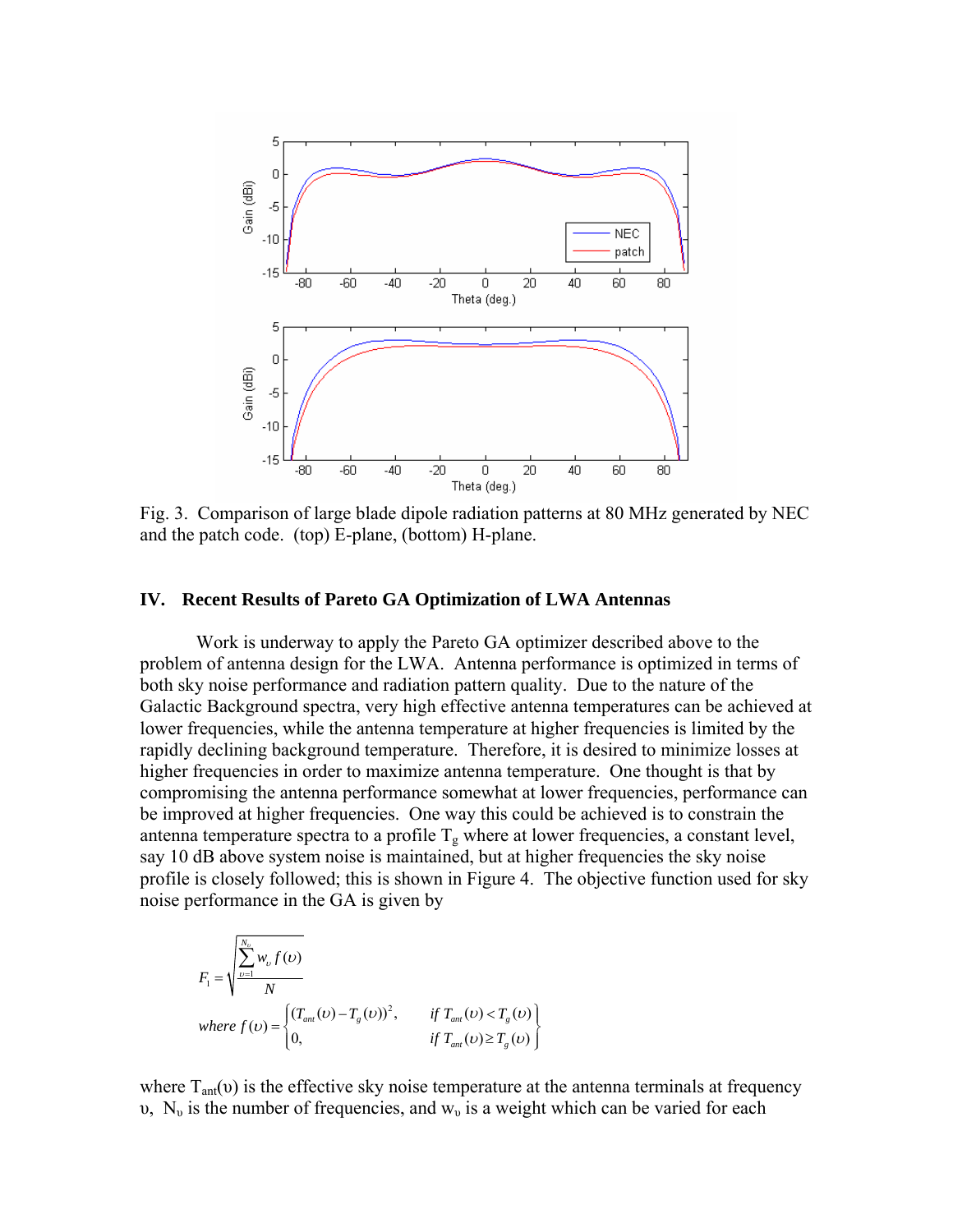frequency. Typically, higher frequencies are weighted more than lower frequencies since it is desired to achieve a good impedance match and low ground loss at higher frequencies. In the GA, the effective sky noise temperature at the antenna terminals is estimated using

$$
T_{ant} = T_{sky} (1 - \left|\Gamma\right|^2) \eta_{gnd},
$$
  

$$
\eta_{gnd} = \frac{P_{rad}}{P_{in}}
$$

where  $T_{sky}$  is the galactic background spectra predicted by Cane's expression [6],  $(1-|\Gamma|^2)$ is the mismatch loss of the antenna, and  $\eta_{\text{gnd}}$  is the ground efficiency of the antenna. The ground efficiency can be calculated exactly using the expression shown above, where  $P_{rad}$ is the total power radiated by the antenna which can be obtained by integrating the simulated far-field pattern over all observation angles above the ground, and  $P_{in}$ , the total input power, which can be calculated using the simulated input impedance.

The objective function for radiation pattern quality is

$$
F_2 = \max_{all\,\upsilon} \left\{ \sqrt{\frac{\sum_{i=1}^{N_{\phi}} \sum_{j=1}^{N_{\phi}} (G_{ant}(\upsilon, i, j) - G_{ref}(\upsilon, i, j))^{2}}{N_{\phi} N_{\phi}}} \right\}
$$

which is simply the maximum over all frequencies of the rms error between the gain (or power) pattern of the designed antenna,  $G<sub>ant</sub>$ , and a reference pattern,  $G<sub>ref</sub>$ , over all observation angles. Though other pattern objective functions have been attempted in the GA, the rms pattern error objective function appears to work best. Typical reference power patterns used include  $sin(\theta)^2$  (Hertzian dipole),  $sin(\theta)$ , and  $sin(\theta)^{1/2}$ . These patterns give better results in the GA than a uniform pattern since they reflect the natural tendency of dipole patterns to roll-off at the horizon when operated over a ground.

Results from a recent GA execution are now presented. In this GA execution, bladelike dipoles with the following design parameters were optimized:

- element length and width,
- element taper length and angle,
- element bend point and angle,
- feed spacing, and
- antenna height.

These parameters were allowed to vary over a relatively wide range so that performance trade-offs could be explored more thoroughly. For instance, the maximum element width could vary between 25 and 55 cm, the total element length could vary between 45 and 320 cm, and antenna height could vary between 50 and 220 cm. However, some constraints were enforced explicitly in the GA to maintain realizable designs. These include constraining the bent portion of the antenna so that it does not extend below ground (with a 3 inch clearance), and constraining the element dimensions such that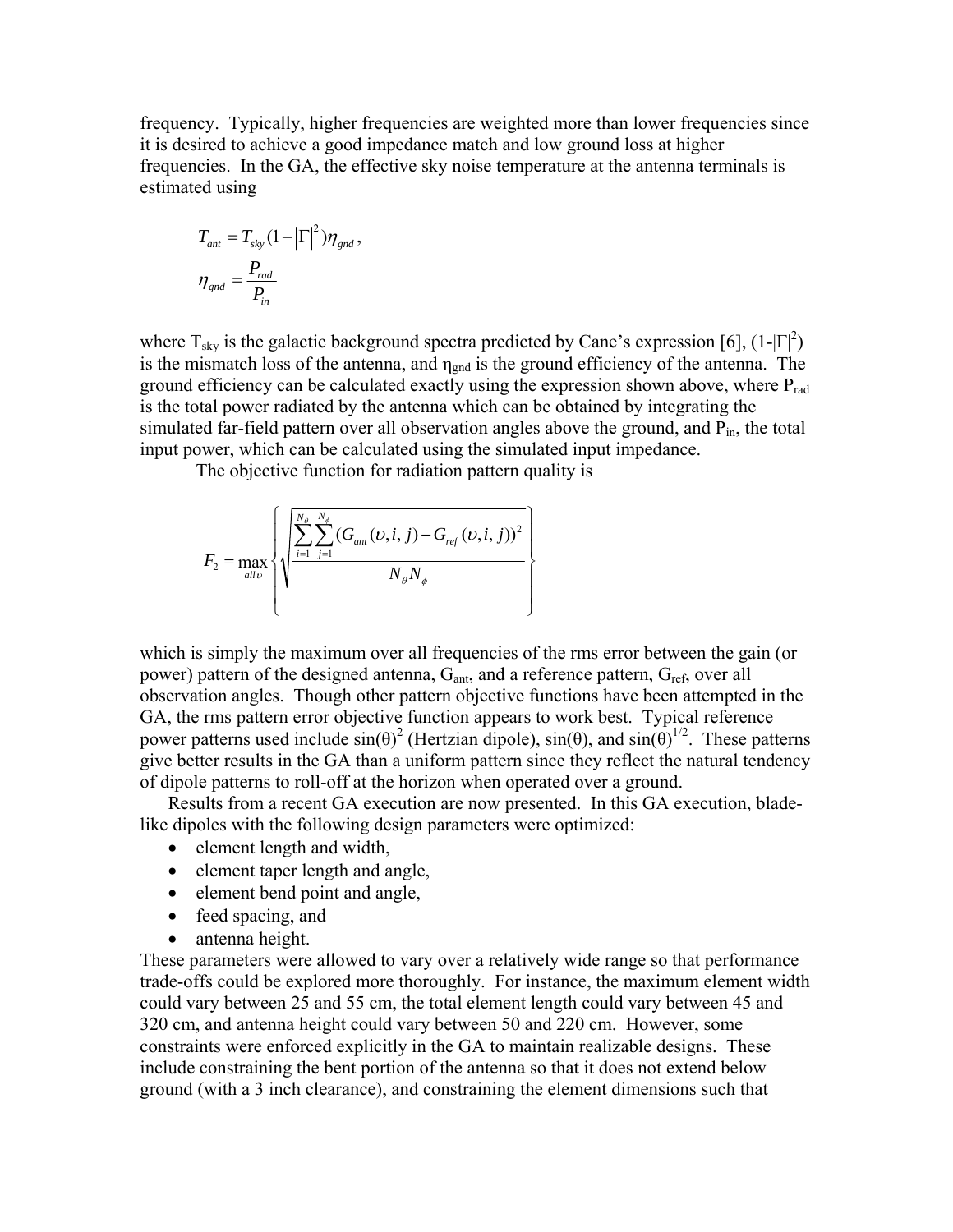when two identical dipoles are placed orthogonal to each other, no portion of the elements will intersect (with a 1 cm clearance.) The reference sky noise profile shown in Figure 4 was used to optimize sky noise response. A system temperature of 250 K was assumed corresponding to a peak desired antenna temperature of 2500 K. Patterns were optimized using the sin(θ) reference power pattern. A lossy ground with  $ε<sub>r</sub> = 13$ , and  $σ =$ 0.005 was assumed. Optimization was performed simultaneously over the entire frequency range of 20 MHz to 80 MHz.



Figure 4. Effective temperature design profile  $(T<sub>g</sub>)$  used in GA, effective temperature spectra of the large blade dipole and selected GA generated designs.

Figure 5 shows the performance of the GA in objective space (vertical axis = sky noise performance, horizontal axis = pattern quality). In the first generation, the population is spread randomly throughout objective space. However, as the optimization progresses, the population drifts inward, indicating improved antenna performance. After many generations, a distinct Pareto front begins to emerge, which denotes the "optimal" trade-off between sky noise performance and pattern quality; the front generated after generation 140 is shown in the figure. A high percentage of the population lies along the final Pareto front, and a wide range of objective function values are covered by the front. This demonstrates that the basic mechanics of the optimizer are functioning properly.

 The results shown in Figure 5 indicate that a relatively wide range of trade-offs between sky noise performance and pattern quality can be achieved with blade-like dipole antennas. It is interesting to note that the large blade design falls relatively close to the final front, which indicates that it provides a nearly optimal performance trade-off near the lower end of the range of pattern objective function values (at least for the design parameter set considered here.) Two designs from the final front were selected for further analysis, and are circled in Figure 5. Design #1 (green circle), which is depicted in Figure 6, exhibits similar objective function values as the large blade. The total element length, 176 cm, and maximum width, 46 cm, of this design are very similar to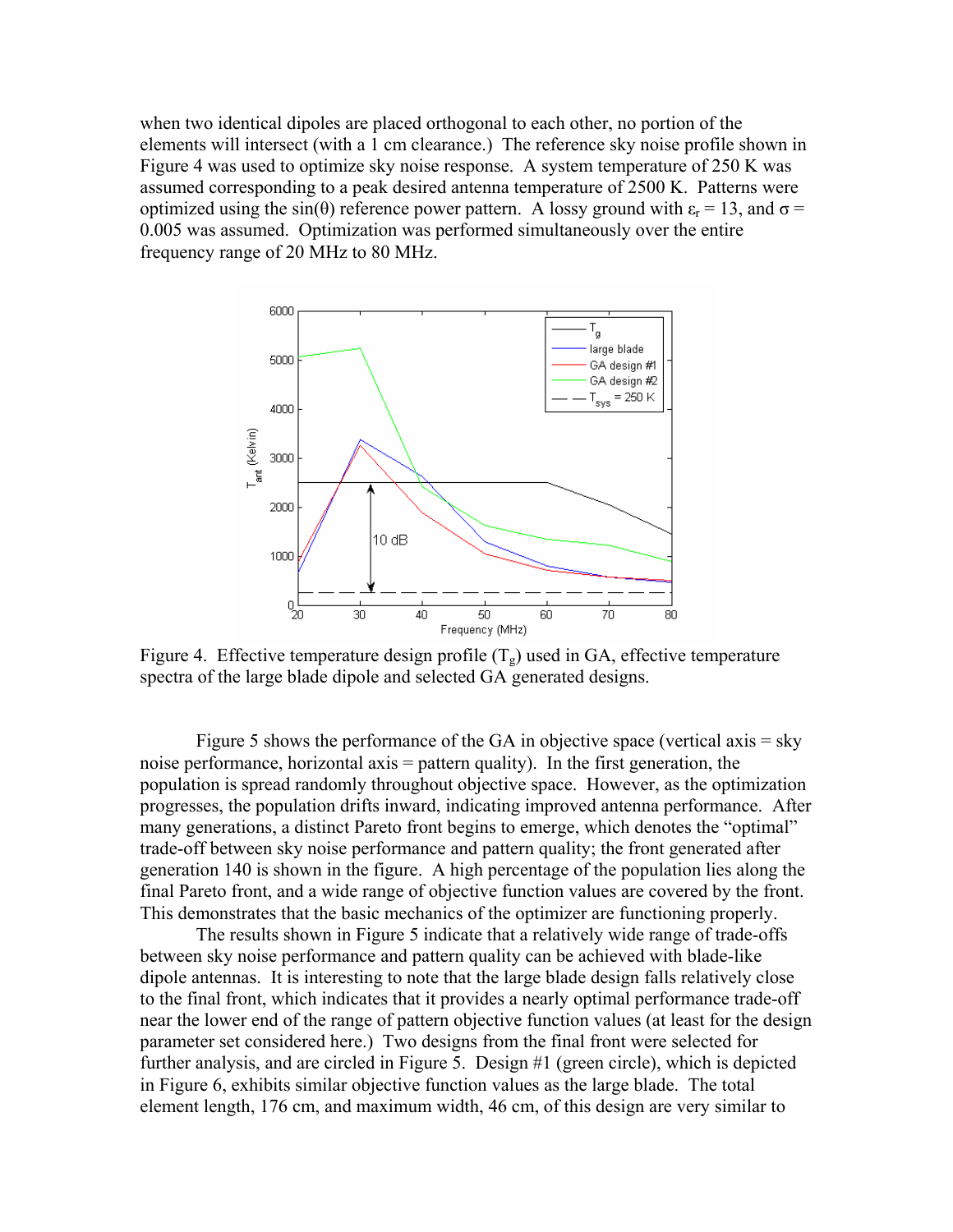the large blade, though the bend point in this design is much further from the feed. Also, the element in this design is placed much closer to the ground, 85 cm, than the blade design, 150 cm. The sky noise spectra of design #1 is compared with that of the large blade and the design temperature profile in Figure 4. As can be seen, the sky noise spectra of the GA design is very similar to the large blade over the entire frequency range. The reduced height of the GA design leads to higher ground loss at lower frequencies. Moving the bend point out away from feed improves the impedance match at lower frequencies, however, which cancels the additional ground loss. The response of the large blade is slightly better at intermediate frequency which reflects the fact its sky noise objective function value is lower than the design #1 as seen in Figure 5. The radiation patterns of the two designs at 80 MHz (where they are expected to be at their worst) are compared in Figure 7. As expected, the GA design exhibits somewhat improved agreement with the reference pattern compared with the large blade. While some ripple is evident in the large blade design, none is evident in the GA design.



Figure 5. Scatter of population in objective space in generation 1 and the generated Pareto front after generation 140. The performance of the large blade antenna is shown for comparison. GA designs selected for analysis are circled in green (design #1) and cyan (design #2).

GA design #2 (cyan circle in Figure 5) is depicted in Figure 8. The total length of this design, roughly 226 cm, is much longer than the large blade. This length causes the second half-wave resonance of the antenna to occur near 80 MHz, which improves impedance matching at higher frequencies. Also, the maximum element width has been increased as far as possible to 55 cm. This will reduce the peak impedance, which improves matching at intermediate frequencies. Finally the antenna height is increased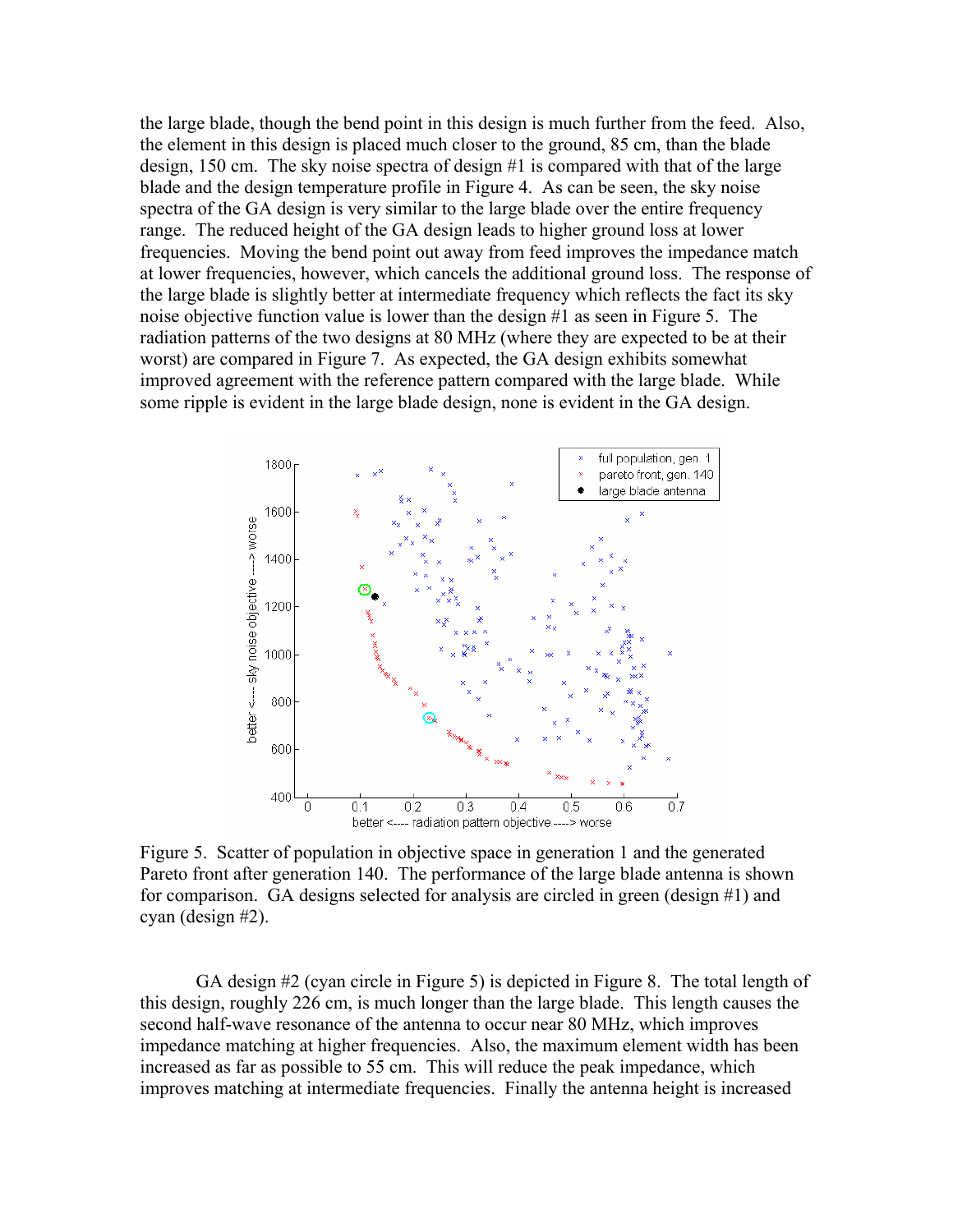relative to GA design #1 to 126 cm, which will improve impedance matching and reduce ground loss. All of these factors lead to an improved sky noise response as compared with design #1 and the large blade, which is evident in Figure 4. This improvement in sky noise response comes at the expense of pattern quality, however, as seen in Figure 7. Compared with the other two designs, Design #2 exhibits higher ripple in its radiation patterns, and has lower gain at lower elevation angles in the E-plane at 80 MHz. This trend of improving sky noise response with degrading pattern quality will continue as one moves left to right on the Pareto front in Figure 5.



Figure 6. Design #1 (better patterns) from final Pareto front.



Figure 7. Radiation patterns of selected GA designs at 80 MHz. E-plane (top), H-plane (bottom.)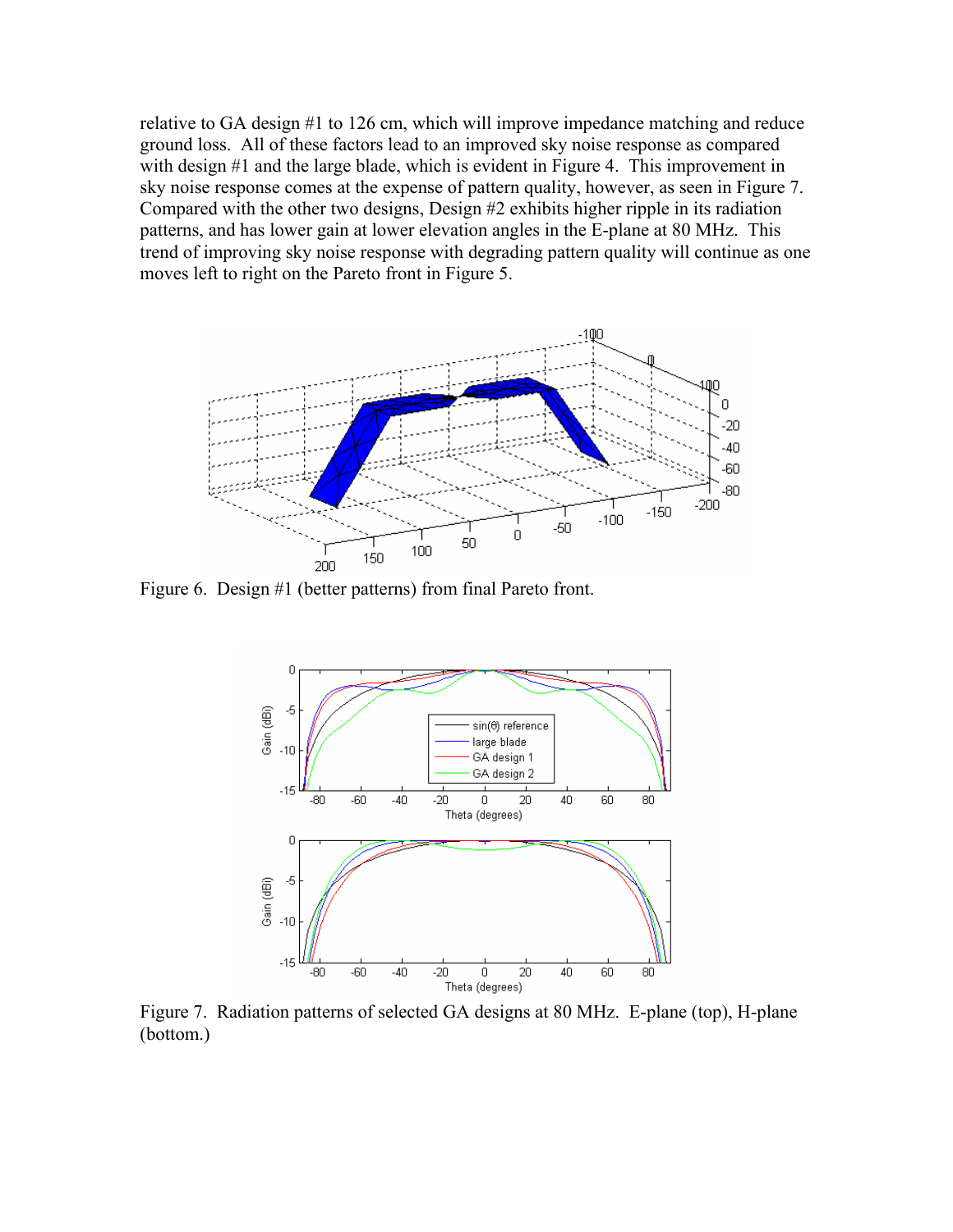

Figure 8. Design #2 (better sky noise response) from final Pareto front.

## **V. Upcoming Work**

There are a number of cases that are planned for study using the Pareto GA optimizer. The design parameter set will be augmented to determine if improved performance can be achieved as compared with Figure 5. This will include adding additional edge tapers and element bends to the basic blade dipole parameter set. The radiating element may also be flipped on edge (similar to the NLTA dipole antenna), which will allow wider elements to be used (which will improve impedance matching) without the risk of intersection between orthogonal dipoles. The improvement offered by ground reflectors will also be studied using the GA. This will first be approximated using an infinite PEC ground since this leads to very fast run-times. Then finite-sized metal plates (the patch code models plates much more efficiently that wire meshes) will be co-optimized with the radiating element. Additionally, some work will be done to determine if different reference sky noise spectra profiles (compared the reference profile depicted in Figure 4) lead to improved performance. In early GA executions, design parameter values will be allowed to vary over a wide range in order to thoroughly explore the available performance trade-offs. After these results have been considered and performance and cost goals have been refined, the GA can be executed again with more tightly constrained parameter values in order to realize more practical and low-cost antenna designs. It is currently planned to construct low-cost prototypes of the most promising designs, and perform measurements in order to validate the results of the optimizer.

# **VI. Summary**

The expected result from this effort is a series of Pareto fronts which describe the optimal performance trade-off between sky noise response and radiation pattern quality that can be achieved with a number of different planar dipole antenna topologies. These fronts can serve as design curves, which should greatly aid in designing planar dipoles for use in LWA. It is expected that at least somewhat better performance can be achieved